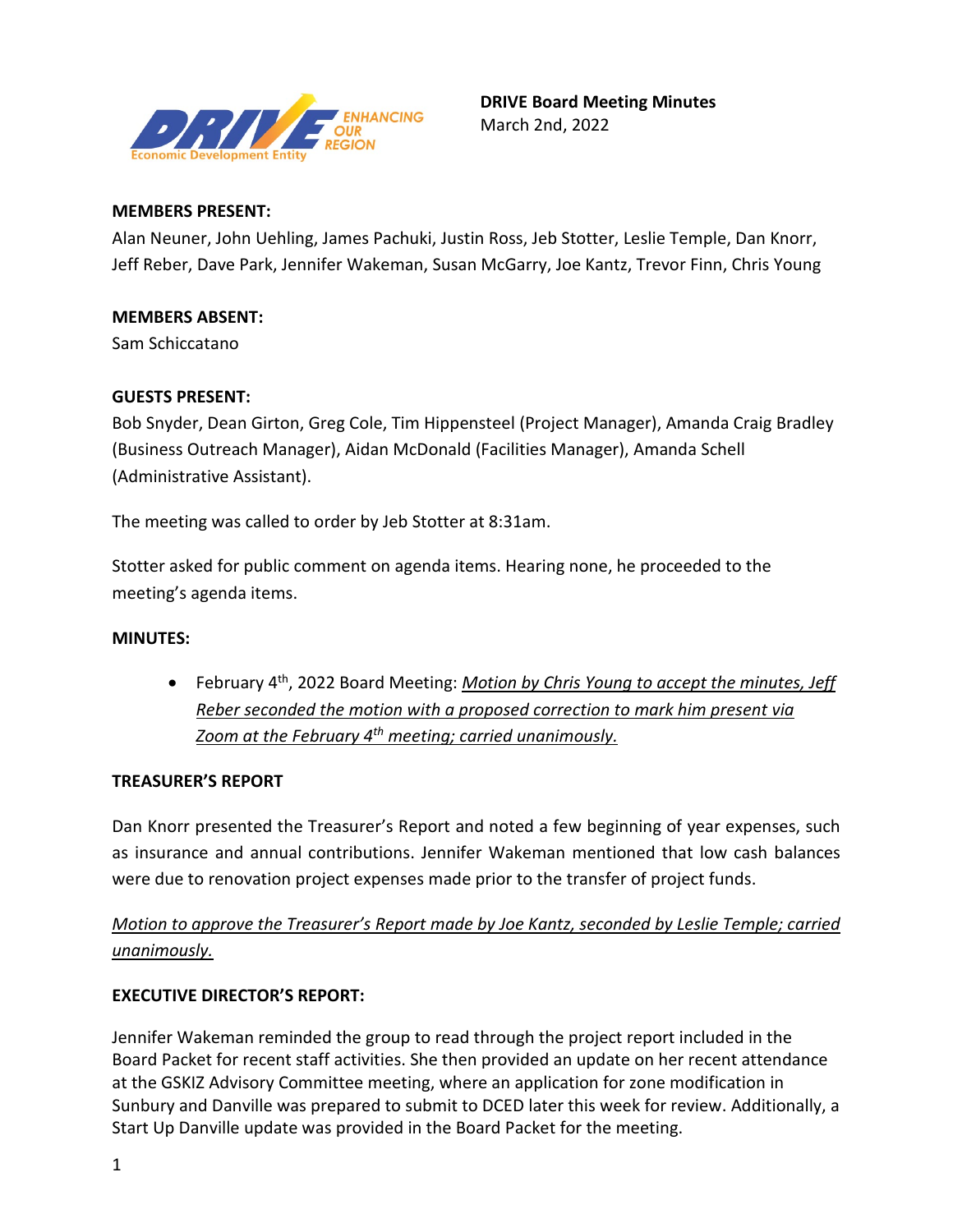Wakeman informed the group that she was recently selected as Co-Chair of the PA Economic Development Association's committee of EDO leaders. DRIVE has been contacted by the Philadelphia Federal Reserve to discuss our Broadband project, in hopes of facilitating a colloquium on broadband deployment in rural areas across the state. Last, Wakeman invited those in attendance to stay after the meeting to tour the renovations in progress at the office building.

### **COMMITTEE REPORTS: Nominating Committee**

Dave Park reported that the committee recently met and voted to nominate Jeff Erdley to fill the vacant Director seat for Columbia County. Chris Young added that the Columbia County Commissioners had recently met Erdly and suggested DRIVE notify the Commissioners immediately so they can include voting on his appointment to DRIVE's Board at their upcoming meeting. Justin Ross also added that it would be a good idea to keep in contact with the other two Board candidates under consideration for future appointments.

## *Motion to approve the appointment of Jeff Erdly to represent Columbia County made by Dave Park, seconded by Dan Knorr; carried unanimously. Chris Young abstained.*

Dave Park also made a recommendation to adjust DRIVE's Articles of Agreement to incorporate inclusion of representatives from all five of the counties DRIVE serves.

## **Broadband Committee**

Trevor Finn reported that representatives from Conxx NE and Extreme LTE attended the recent Broadband Committee meeting via phone to provide information. Finn also mentioned that Columbia County continues to work with BIG to find ways to improve the network there. Additionally, Tim Hippensteel will meet with Bucknell University's Marketing and Consulting Club about marketing and brand awareness for the network.

### **Old Business**

Jeb Stotter asked if there was any old business to address. Hearing none, he proceeded to new business.

### **New Business**

Jennifer Wakeman made the recommendation to engage McKonly & Asbury to perform an audit of DRIVE's financial statements. A brief conversation ensued about the possibility of issuing an RFP for accounting services for next year, with Dan Knorr recommending the Finance Committee address this. Additionally, Leslie Temple proposed reviewing last year's audit for any recommendations made by the auditors with regard to our accounting practices.

*Motion to approve an audit engagement with McKonly & Asbury made by Joe Kantz, seconded by Trevor Finn; carried unanimously.*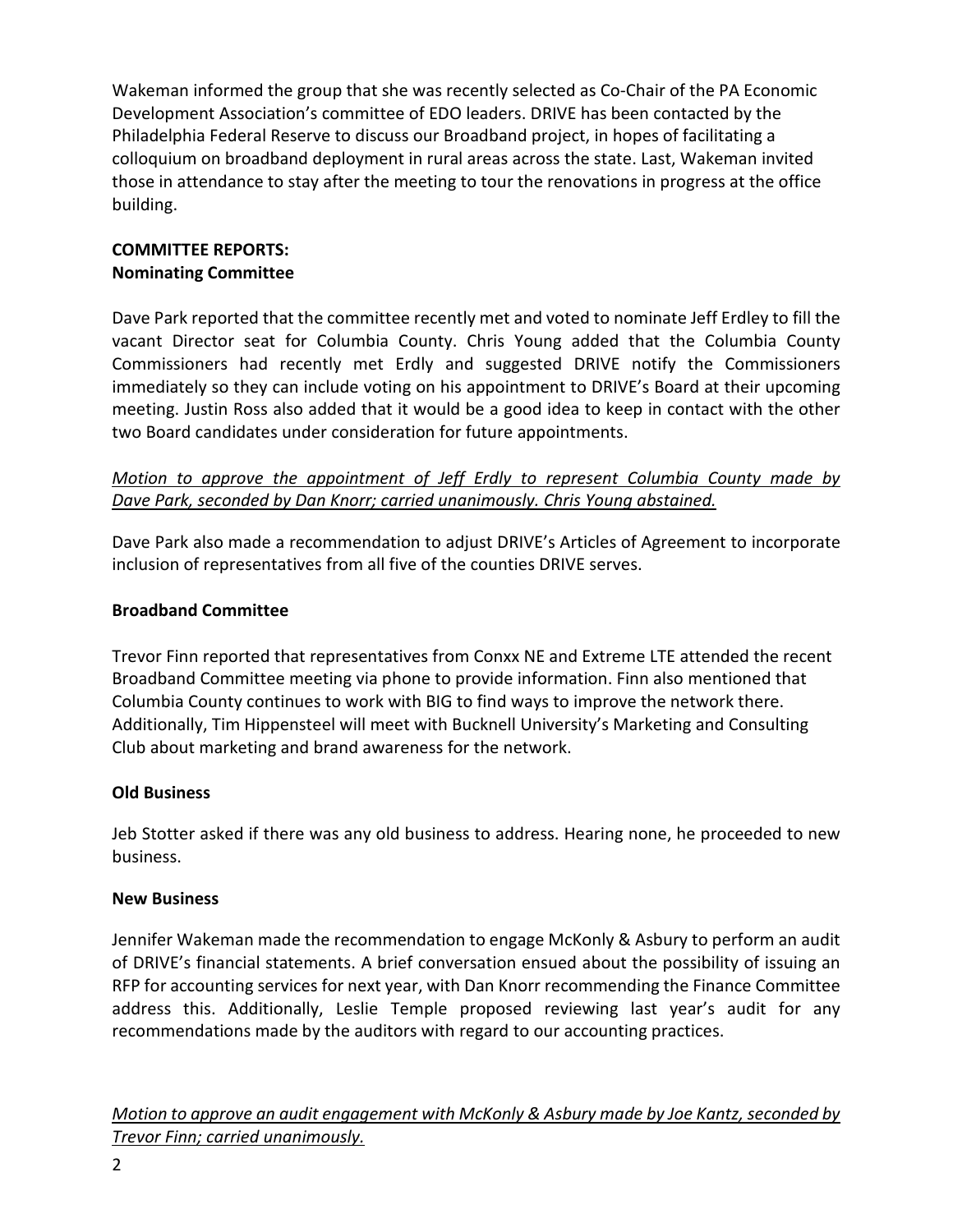Jennifer Wakeman introduced DRIVE Facilities Manager Aidan McDonald to share a USDA Rural Opportunity grant prospect. This grant would potentially fund IT infrastructure and furniture purchases for the DRIVE office renovation project. A Resolution is needed authorizing the Board Chair to execute a Resolution to File the Application.

## *Motion to authorize Board Chair Jeb Stotter to execute a Resolution to File Application for a USDA Rural Opportunity grant made by Dave Park, seconded by Al Neuner; carried unanimously.*

Jennifer Wakeman informed that group that, as part of DRIVE's role as grantee for the Benton Foundry's RACP grant, a Resolution to File Application by Applicant must be executed. The state requires this Resolution, and also a Cooperation Agreement between DRIVE and Benton Foundry and also the county, in order for grant funds to be released. Jennifer read the following Resolution:

# **Resolution to File Application By Applicant**

The undersigned, Jebediah S. Stotter, board president of DRIVE, an economic development council of governments organized and established pursuant to Article 9 of the Constitution of the Commonwealth of Pennsylvania and Section 203 of the Pennsylvania Intergovernmental Cooperation Act ("DRIVE"), state that at a duly held meeting of the Board of Directors of DRIVE held on March 3, 2022, the following action was taken:

WHEREAS, DRIVE is an economic development council of governments serving the Central Susquehanna region of Pennsylvania;

 WHEREAS, DRIVE is authorized by Section 3.00 C. of its Articles of Agreement to receive, administer and dispense funds from municipal, state, federal, or other sources to carry out its economic development functions;

 WHEREAS, DRIVE has agreed to serve as a pass-through entity for the \$3,000,000.00 RACP grant awarded for the Benton Foundry's Core & Finishing Room Expansion project in Sugarloaf Township, Columbia County, which consists of the construction and purchase of equipment for the expanded core and finishing rooms.

AND NOW, the undersigned hereby consent to and adopt the following:

RESOLVED, that DRIVE and its representatives are authorized to file the RACP formal Application and Business Plan relating to the \$3,000,000.00 RACP award for the above referenced project.

RESOLVED, that the President, Vice President, Secretary, and Executive Director and any other such person as the board designates are authorized to execute and deliver such affidavits, agreements, and documents as are necessary to fully execute DRIVE's obligations for the above RACP administration.